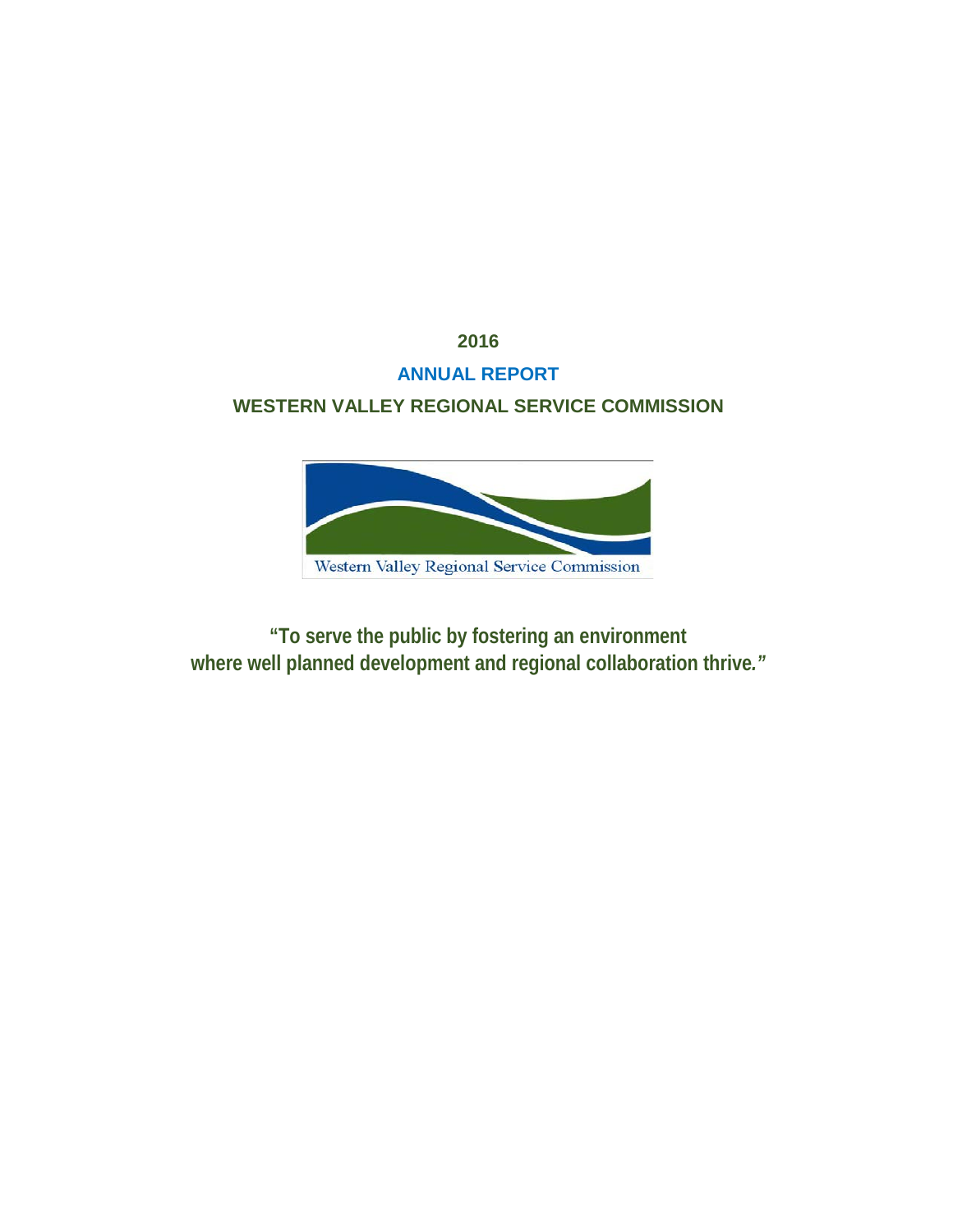| <b>Services</b> |
|-----------------|
| $\bullet$       |
| $\bullet$       |
|                 |
|                 |
|                 |
|                 |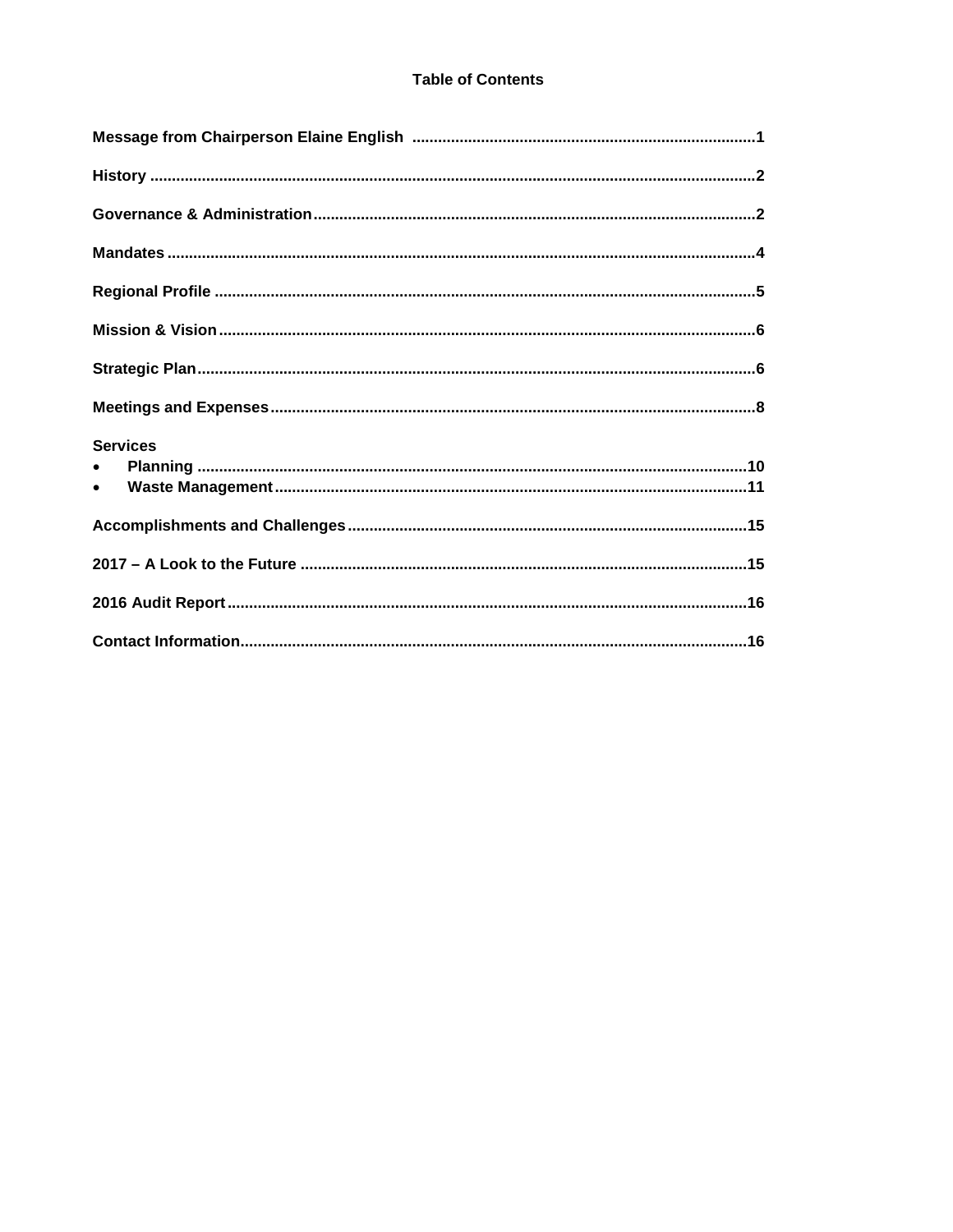# **A Message from Elaine English**

## **Chairperson of the Western Valley Regional Service Commission**

As the Chair of Western Valley Regional Service Commission, I am pleased to present the 2016 Annual Report. I would like to thank the members of the Board of Directors for their time and dedication to the Commission business over the past year. I would also like to acknowledge and thank the many committee members for their participation and support of the many ongoing projects and planning decisions that require great attention to detail and careful consideration on their part.

In 2016 the Western Valley Regional Service Commission saw the continuation and commencement of several key projects, which will carry over to the next several years. The first project was the acceptance of the Regional Recreation Service Master Plan: Western Valley Regional Service Commission, which included the decision to hire a Recreation Co-ordinator to implement said plan. The Solid Waste division and committee investigated the possibility of curbside recycling collection, and the Board of Directors showed their support for the division by budgeting to fill one of the vacant positions in the department, which has been without any dedicated staff since 2013. Solid Waste is a large and complex portfolio and the renewed interest in this division is a positive step towards implementing new and exciting programming for the region's residents in the coming years. At a sub-regional level, the partnership with the WWF completed a climate change vulnerability assessment. The project will continue into 2017-2018 to work towards a climate change adaptation plan for those Municipalities whom participated. The Commission's partnership with the RCMP has been very positive, including the purchase of a mobile speed sign, which collected valuable data to assist the local detachment with efficiently allocating resources.

It is my hope that we will see this spirit of cooperation and mutual respect continue to grow in 2017 and that we may all realize that a strong region is a benefit to all Local Service Districts and Municipalities. New opportunities for increased collaboration are achievable, and it is my belief that by using a regional vision the Board of Directors and staff will provide effective and efficient services to the residents of our region.

Sincerely,

Elaine English Chairman of the Board Western Valley Regional Service Commission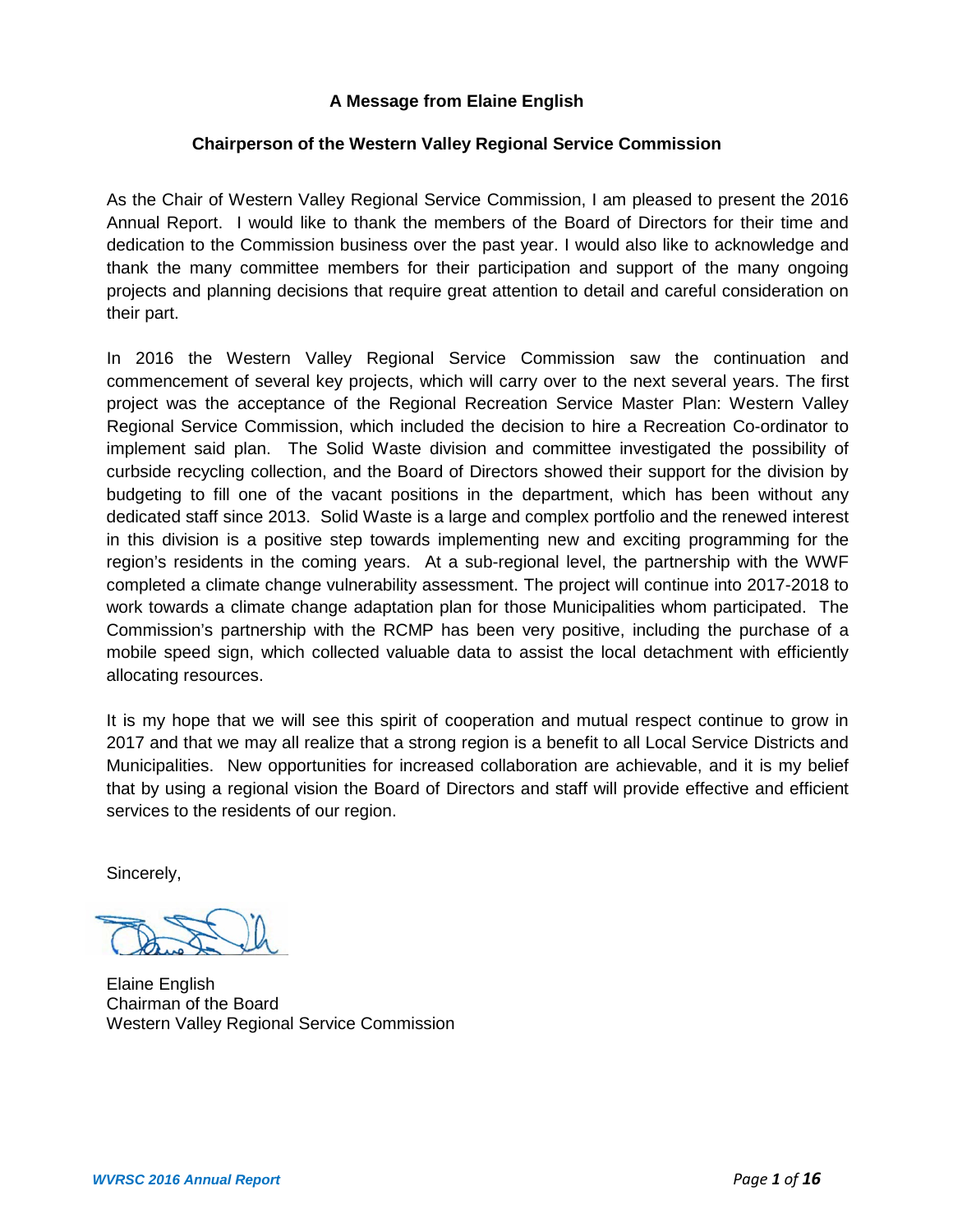### *History*

In December 2011, the Provincial Government undertook a broad range of actions to create a new Local Governance System in New Brunswick. One of the five objectives outlined in the Action Plan supporting this new system was to increase collaboration, communication and planning between communities. The establishment of twelve Regional Service Commissions for the Province will help communities to communicate and collaborate regionally, as well as plan on a regional basis. On January 1st, 2013, Regional Service Commission 12 was established as a body corporate, pursuant to the provisions of the Regional Service Delivery Act, and the Regulations made thereunder. In 2015 the official name of Regional Service Commission 12 was legally changed to the Western Valley Regional Service Commission.

#### *Governance and Administration*

From January - August 2016 the Board of the Commission was made up of the following twenty members:

J. Craig Melanson – Mayor, Hartland and Brent Pearson – Chair, LSD of Glassville<br>Brent Pearson – Chair, LSD of Northampton Terrence Ritchie – Mayor, Perth-Andover Lance Graham – Mayor, Meductic **Chair and Chair and Chair, LSD of Gordon**<br>Arthur Slipp – Mayor, Woodstock **Chair, LSD of Cair** Stephen Manuel – Chair, LSD of Ca Alexis Fenner – Mayor, Plaster Rock

#### **Ten Municipal Mayors Ten Local Service District Chairs**

Karl Curtis – Mayor, Florenceville-Bristol Paul Bradley – Chair, LSD of Brighton Ed Stone – Chair, LSD of Northampton<br>Jim Kennedy – Chair, LSD of Debec Arthur Slipp – Mayor, Woodstock Stephen Manuel – Chair, LSD of Canterbury<br>Marven Demmings – Mayor, Aroostook Stephen Hayden – Chair, LSD of Woodstock Marven Demmings – Mayor, Aroostook and Brian Hayden – Chair, LSD of Woodstock Gary Thomas – Mayor, Centreville Gailen Allan – Chair, LSD of Aberdeen<br>Alma Kilfoil – Chair, LSD of Kent Troy Stone – Mayor, Bath Joseph Weston – Chair, LSD of Lakeville \*Alternate Jill Hunter – Chair, LSD of Peel \*Alternate

Executive Director - Katelyn Hayden

From August – December 2016 the Board of the Commission was made up of the following twenty members:

Elaine English – Mayor, Canterbury Jill Hunter – Chair, LSD of Peel Marianne Bell– Mayor, Perth-Andover **Jum Kennedy – Chair, LSD of Debec** Alexis Fenner – Mayor, Plaster Rock Gailen Allan – Chair, LSD of Aberdeen Troy Stone – Mayor, Bath Alma Kilfoil – Chair, LSD of Kent

Executive Director - Katelyn Hayden

Karl Curtis – Mayor, Florenceville-Bristol Paul Bradley – Chair, LSD of Brighton\*Alternate J. Craig Melanson – Mayor, Hartland Brent Pearson – Chair, LSD of Glassville Lance Graham – Mayor, Meductic Tena McLellan – Chair, LSD of Simonds Arthur Slipp – Mayor, Woodstock Stephen Manuel – Chair, LSD of Canterbury Marven Demmings – Mayor, Aroostook and Brian Hayden – Chair, LSD of Woodstock brian Hayden – Chair, LSD of Woodstock<br>Michael Stewart – Mayor, Centreville and Brian Brian Hayden – Chair, LSD of North Lake Leonard Foster – Chair, LSD of North Lake\*Alternate Joseph Weston – Chair, LSD of Lakeville Tim Linton – Chair, LSD of Gordon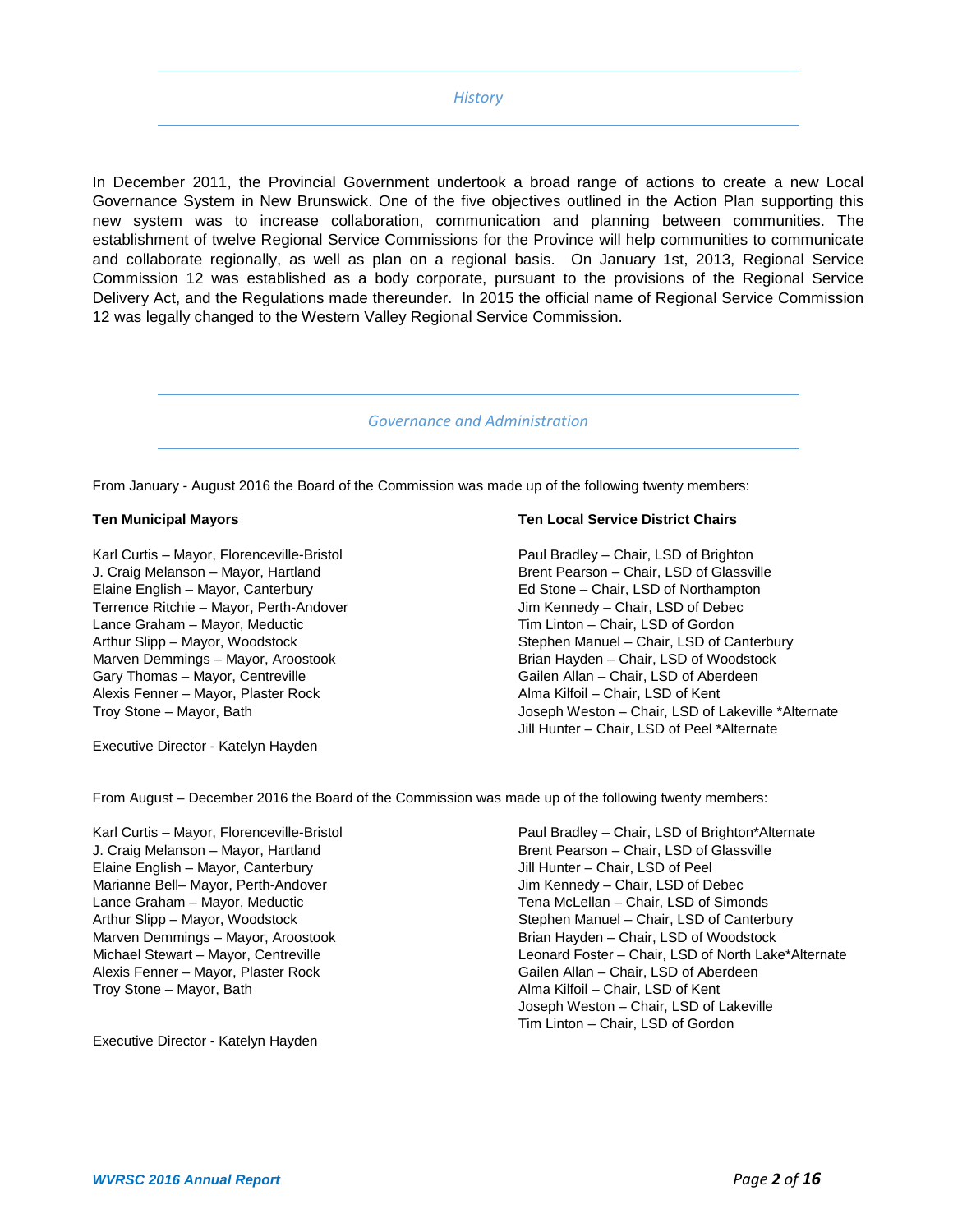#### **The Commission has seven standing committees as listed below:**

#### **From January – August 2016**

#### **The Executive Committee: Oversight Committee:**

Chair – James Kennedy, LSD of Debec Chair – Karl Curtis, Mayor, Town of Florenceville-Bristol Vice-Chair – Karl Curtis, Mayor, Town of FLorenceville-Bristol Elaine English, Mayor, Village of Canterbury Secretary – Troy Stone, Mayor, Bath Arthur Slipp, Mayor, Town of Woodstock

#### **Finance, Budget and Audit Committee: Solid Waste Advisory Committee:**

James Kennedy, LSD of Debec Kennedy, LSD of Debec Keith Helmuth, Member at Large Elaine English, Mayor, Village of Canterbury Joe Weston, LSD of Lakeville Arthur Slipp, Mayor, Town of Woodstock Guidean Muslem School James Kennedy, LSD of Debec Brian Hayden, LSD of Woodstock Luc Marcoux, Member at Large Craig Melanson, Mayor, Town of Hartland Leonard Foster, LSD of North Lake Tim Linton, LSD of Gordon

Chair – Elaine English, Mayor, Village of Canterbury Brian Hayden, LSD of Woodstock Vice-Chair – Brent Pearson, LSD of Glassville Stephen Manuel, LSD of Canterbury Elaine English, Mayor, Village of Canterbury Arthur Slipp, Mayor, Town of Woodstock Alan McLaughlin, LSD of Andover Alexis Fenner, Mayor, Village of Plaster Rock Mark Atwater James Kennedy, LSD of Debec Ken Clark Terrence Ritchie, Mayor, Village of Perth-Andover Trevor Welch

#### **Recreation Committee**

Chair – Brian Hayden, LSD of Woodstock Arthur Slipp, Mayor, Town of Woodstock Craig Melanson, Mayor, Town of Hartland Elaine English, Mayor, Village of Canterbury Terrence Ritchie, Mayor, Village of Perth-Andover Jill Hunter, LSD of Peel Jim Kennedy, LSD of Debec Paul Bradley, LSD of Brighton Chris Stacey, Recreation Director, Florenceville-Bristol Kari Harper-Merrithew, Village of Plaster Rock Kent Kuhn, Provincial Advisory Representative

Craig Melanson, Mayor, Town of Hartland Alma Kilfoil, LSD of Kent James Kennedy, LSD of Debec

Chair – Troy Stone, Mayor, Village of Bath Chair – Craig Melanson Mayor, Town of Hartland

# **Policing Committee:**<br>
Chair – Elaine English, Mayor, Village of Canterbury **Planning Review and Adjustment Committee:**<br>
Chair – Andy Leech,

#### **From August 2016 – December 2016**

#### **The Executive Committee: Oversight Committee:**

Chair – Elaine English, Mayor, Village of Canterbury Chair – James Kennedy, LSD of Debec Past Chair – James Kennedy, LSD of Debec Elaine English, Mayor, Village of Canterbury Vice-Chair – Brent Pearson, LSD of Glassville **Arthur Slipp, Mayor, Town of Woodstock** Secretary – Troy Stone, Mayor, Village of Bath Marianne Bell, Mayor, Village of Perth-Andover

Stephen Manuel, LSD, Canterbury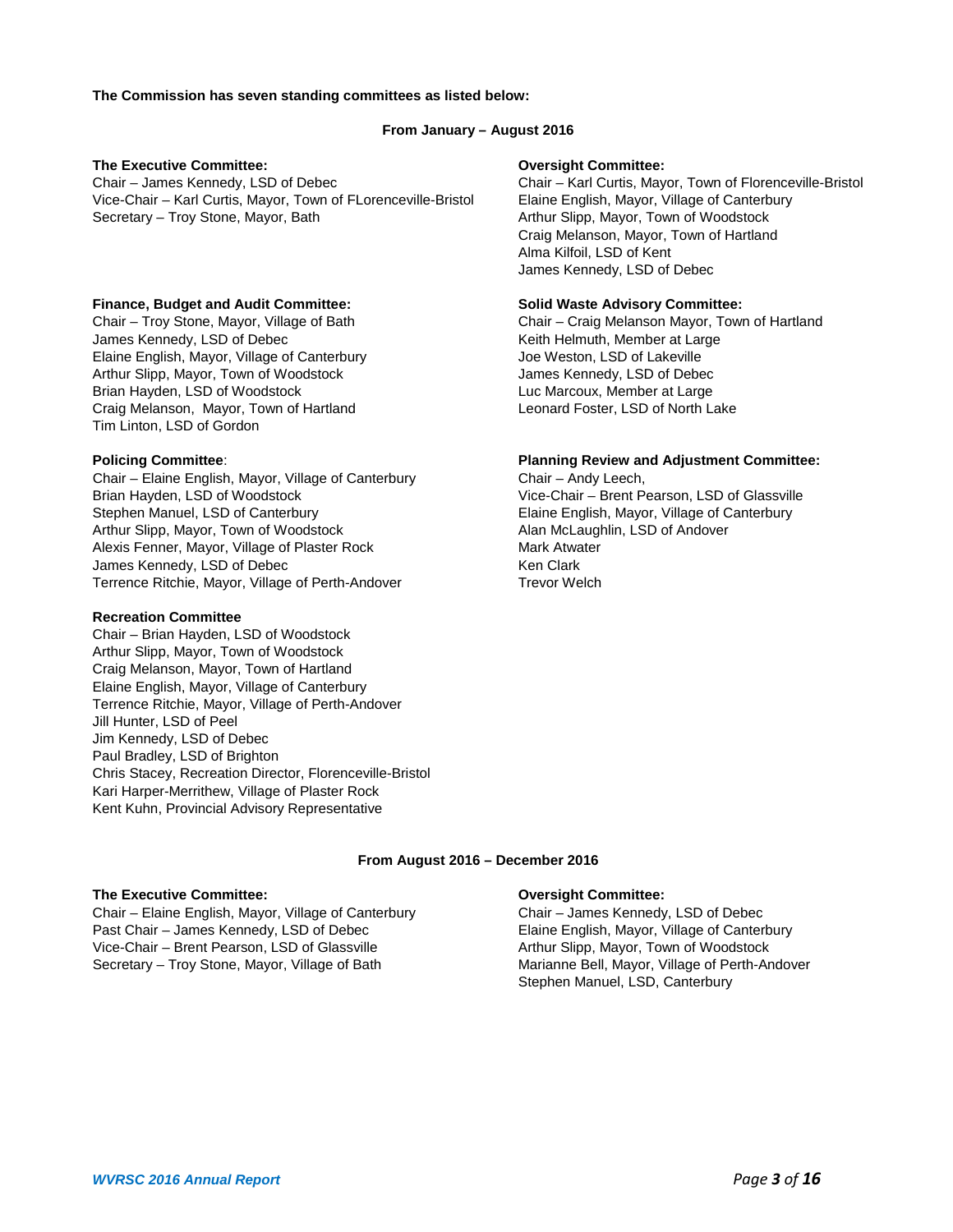#### **Finance, Budget and Audit Committee: Solid Waste Advisory Committee:**

Alma Kilfoil, LSD of Kent Kent Kent Kent Keith Helmuth, Member at Large Elaine English, Mayor, Village of Canterbury Joe Weston, LSD of Lakeville Arthur Slipp, Mayor, Town of Woodstock James Kennedy, Chair, LSD of Debec Brian Hayden, LSD of Woodstock Luc Marcoux, Member at Large Luc Marcoux, Member at Large Craig Melanson, Mayor, Town of Hartland Leonard Foster, LSD of North Lake

Chair – Stephen Manuel, Chair, LSD of Canterbury Chair – Andy Leech, Elaine English, Mayor, Village of Canterbury Elaine English, Mayor, Village of Canterbury Arthur Slipp, Mayor, Town of Woodstock Alan McLaughlin, LSD of Andover James Kennedy, Chair, LSD of Debec Mark Atwater Michael Stewart, Mayor, Village of Centreville Ken Clark Gailen Allen, LSD, Aberdeen Trevor Welch

#### **Recreation Committee**

Chair – Brian Hayden, Chair, LSD of Woodstock Brent Pearson, LSD of Glassville Craig Melanson, Mayor, Town of Hartland Elaine English, Mayor, Village of Canterbury Jill Hunter, Chair, LSD of Peel Chris Stacey, Recreation Director, Florenceville-Bristol Kari Harper-Merrithew, Village of Plaster Rock Kent Kuhn, Provincial Advisory Representative

Chair – Troy Stone, Mayor, Village of Bath Chair – Craig Melanson Mayor, Town of Hartland Tim Linton, Chair, LSD of Gordon Elaine English, Mayor, Village of Canterbury

#### **Policing Committee**: **Planning Review and Adjustment Committee:**

Brian Hayden, Chair, LSD of Woodstock Vice-Chair – Brent Pearson, Chair, LSD of Glassville

*Mandates*

The Regional Service Delivery Act requires Commissions to provide the following services:

**Regional Policing Collaboration -** The Regional Service Commissions will serve as a forum through which the effectiveness and efficiency of policing services is reviewed and evaluated on a regional basis. In addition, the Commissions will identify issues of common concern within their regions and provide direction on priorities for policing services.

**Regional Planning -** The Regional Service Commissions will be responsible for the development of a Regional Plan, the aim of which would be to better coordinate and manage development and land use within each of the 12 regions.

**Local Planning in Local Service Districts -** The Regional Service Commissions will provide land use planning services to all Local Service Districts. This function includes the development of rural plans, the administration and enforcement of the plans, the issuance of building permits, conducting building inspections, and the approval of subdivisions, etc. All Municipalities and Rural Communities will be able to obtain their local planning services from the Commissions.

**Solid Waste Management -** The Regional Service Commissions will provide solid waste disposal services to the Municipalities, Rural Communities, and Local Service Districts within their respective regions, a role formerly performed by the Solid Waste Commissions. This includes the operation of the landfills and transfer stations, as well the coordination of various recycling programs, the handling of hazardous waste, and the promotion of composting.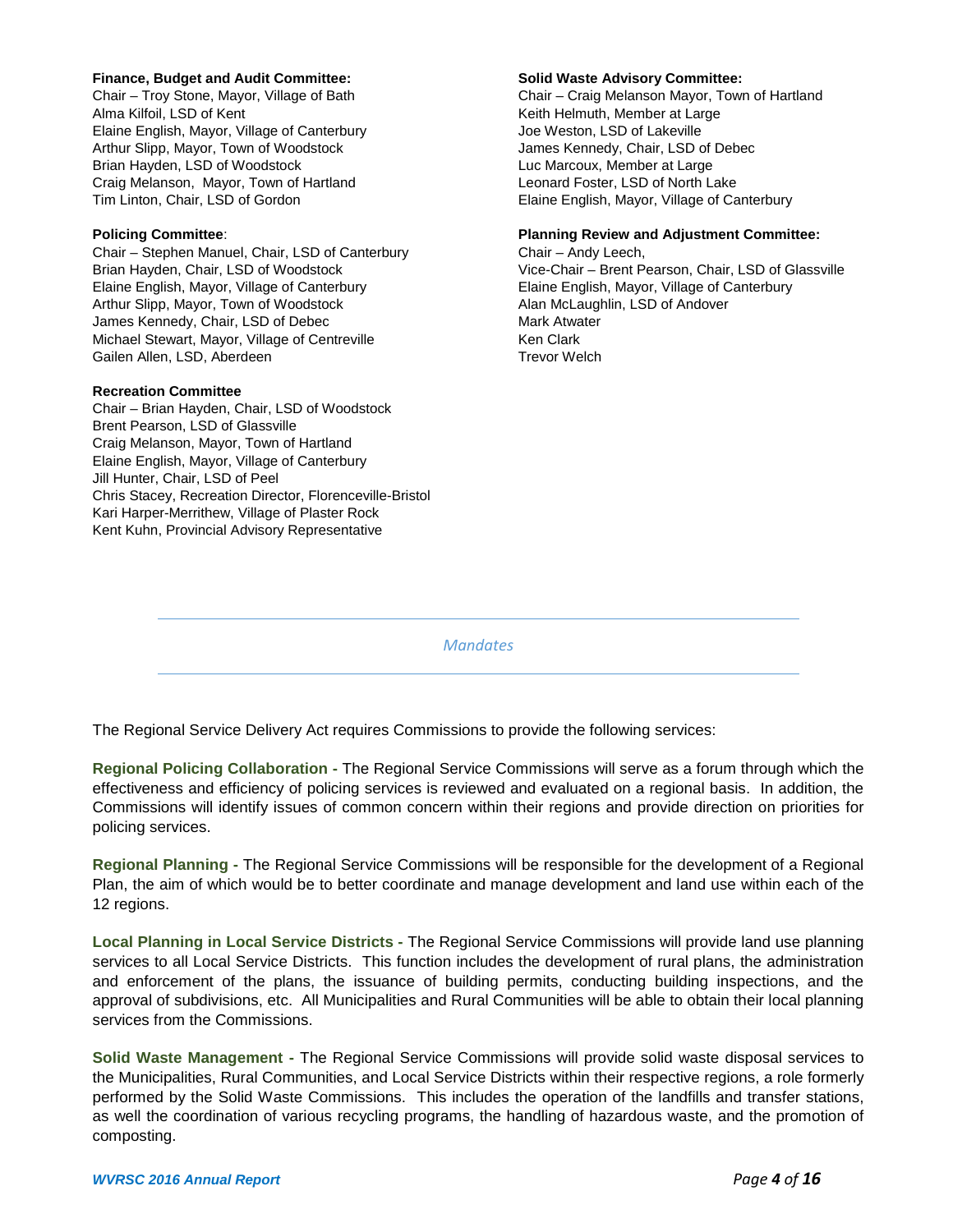**Regional Emergency Measures Planning -** The Regional Service Commissions will serve as the vehicle through which Municipalities, Rural Communities, and Local Service Districts will plan, coordinate, and pool resources on a regional basis in order to enable more effective responses to emergency situations.

**Regional Sport, Recreational, and Cultural Infrastructure Planning and Cost-Sharing -** The Regional Service Commissions will be responsible for facilitating the planning and cost-sharing of major sport, recreational and cultural facilities within each of their respective regions.

Commissions will be required to meet any provincial or other established standards associated with the services being delivered.

**Other services** - Regional Service Commissions will also be able to provide other services, as agreed to by their member communities, on either a regional (all commission members) or sub-regional basis (one or more interested members, depending on the service).

**Service arrangements** - Based on the direction of each Commission's Board, the Commissions will have the authority to facilitate and oversee arrangements and agreements between communities for cost sharing on services and infrastructure.

**Collaboration on Regional Issues** - One of the most important roles of the Regional Service Commissions will be to collaborate on regional issues and service decisions. This could include:

- Making regional planning decisions on the location of community-based infrastructure or land use, which affects more than one community.
- $\checkmark$  Accessing or applying for provincial and federal funding, where applicable, to benefit region-wide service delivery.
- $\checkmark$  Working together to seek new investments within a region, including those with economic benefits.

**Services to First Nations Communities -** The regional services model will enable service provision to those First Nations Communities who choose to purchase services. These arrangements will be developed in consultation with First Nations Communities and the provincial Aboriginal Affairs Secretariat.

*Regional Profile*

The Western Valley Regional Service Commission is comprised of the Towns of Woodstock, Florenceville-Bristol, and Hartland; The Villages of Aroostook, Bath, Canterbury, Centreville, Meductic, Perth-Andover, and Plaster Rock; the Tobique First Nation and the Woodstock First Nation; and the Local Service Districts of Wakefield, Richmond, Debec, Woodstock, Benton, North Lake, Canterbury, Peel, Simonds, Wicklow, Wilmot, Lakeville, Aberdeen, Brighton, Kent, Northampton, Upper Kent, Coldstream, Somerville, Glassville, Upper and Lower Northampton, Gordon, Perth, Andover, Lorne, and Riley Brook. WVRSC has a population of 34,009.

The people of Western Valley enjoy a rural setting highlighted by the Saint John River and bordered on the west by the State of Maine. A close relationship with the United States positions our region very well for exporting and international business relationships. The U.S. interstate highway 95 has its northern origin at the International Border Crossing, in the LSD of Richmond.

The key economic activities in this region include Agriculture and Food Processing, Forestry and Value-Added wood products, Metal Fabrication and Transportation.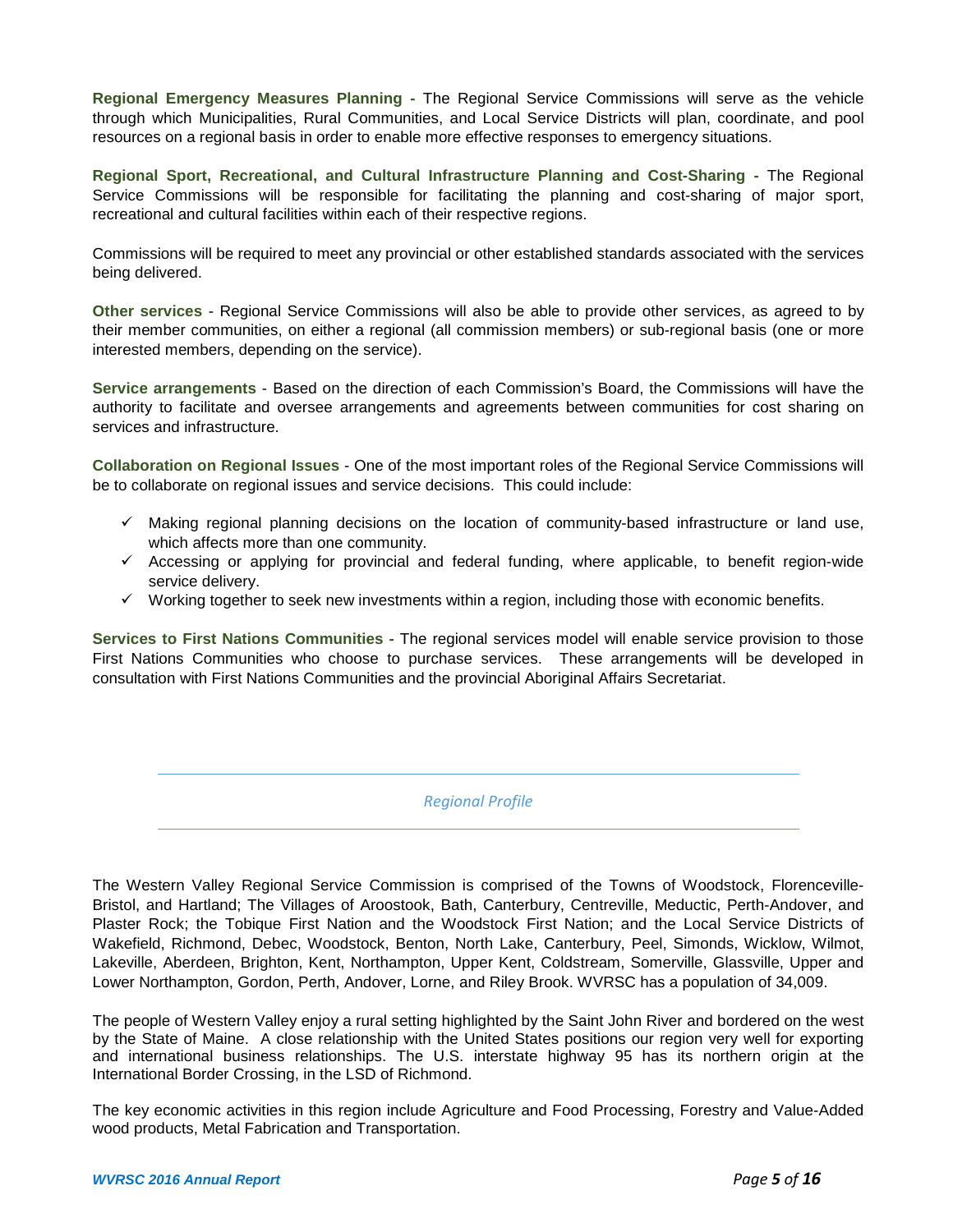### *WVRSC Mission Statement*

"To serve the public by fostering an environment where well planned development and regional collaboration thrive."

### *WVRSC Vision Statement*

"To responsibly provide local governance services effectively and cost efficiently and foster regional collaboration".

*WVRSC Strategic Plan 2013-2018*

The strategic plan was adopted by the Board for the five-year period, 2013-2018. The plan includes the following goals:

- **Consistent, Accountable Community Policing** Establish an active policing committee that will liaise with public safety services, RCMP, Border Services, the Western Valley Crime Stoppers Chapter, and Natural Resources, monitor policing efforts in the Region, and respond appropriately. The Policing Committee continues to maintain an active dialogue with the RCMP.
- **Adoption of a Regional Land Use Plan**

At this time the Province is reviewing the process and elements of a Regional Plan through the modernization of legislation. This file will likely become an important topic at the Regional Service Commission in the coming years.

- **Strengthen the Commission's Identity within the Region** The Commission has been working diligently to strengthen our partnerships with local communities as well as external departments and organizations, and will continue to do so.
- **Consistent, Efficient, and Cost Effective Collection of the Region's Solid Waste**

Following the completion of the Stantec study, the Commission reviewed the transfer station agreement and re-negotiated with our service provider, J.S. Bellis. The new agreement, effective January 1, 2015, was signed for 7 years with a 3 year renewal.

The Commission held three "household hazardous waste days" (HHW) in 2016 in order to improve the collection of hazardous waste in the region, which were partially funded by an Environmental Trust Fund grant. In 2016 the Province was in the process of implementing an electronic waste recycling program. Therefore, going forward the commission will be promoting the Provincial program rather than offering electronics recycling as part of annual household hazardous waste events.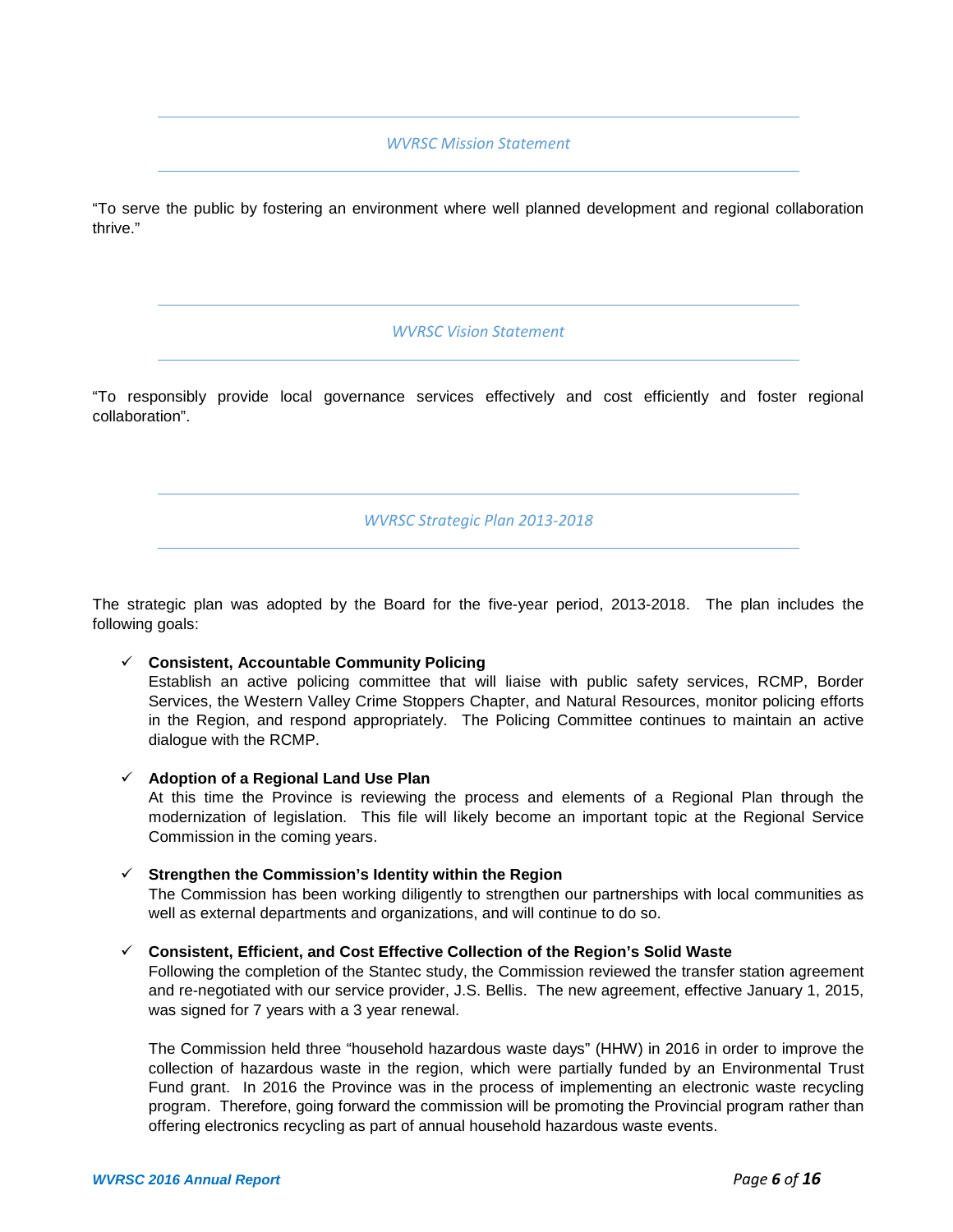In 2016 the Commission had 21 recycling bins at 18 locations throughout the Region.

### **Develop the Commission's Position on Recreational Property**

The Commission reviewed the Provincial mandate on recreational property including public access to recreational waters, rural ice surfaces, baseball/softball diamonds, and public parks within the region. An application for an Environmental Trust Fund grant was made to fund the development of a Master Recreational Plan in 2015. In 2016 the Western Valley Regional Service Commission adopted the Regional Recreation Master Plan; Western Valley Regional Service Commission, as well as the creation of a Regional Recreation Coordinator position.

### **Regional Emergency Plan**

The Commission cooperates with the Provincial office of Public Safety, EMO, Municipalities and LSDs to develop a Regional Plan to respond to emergency situations.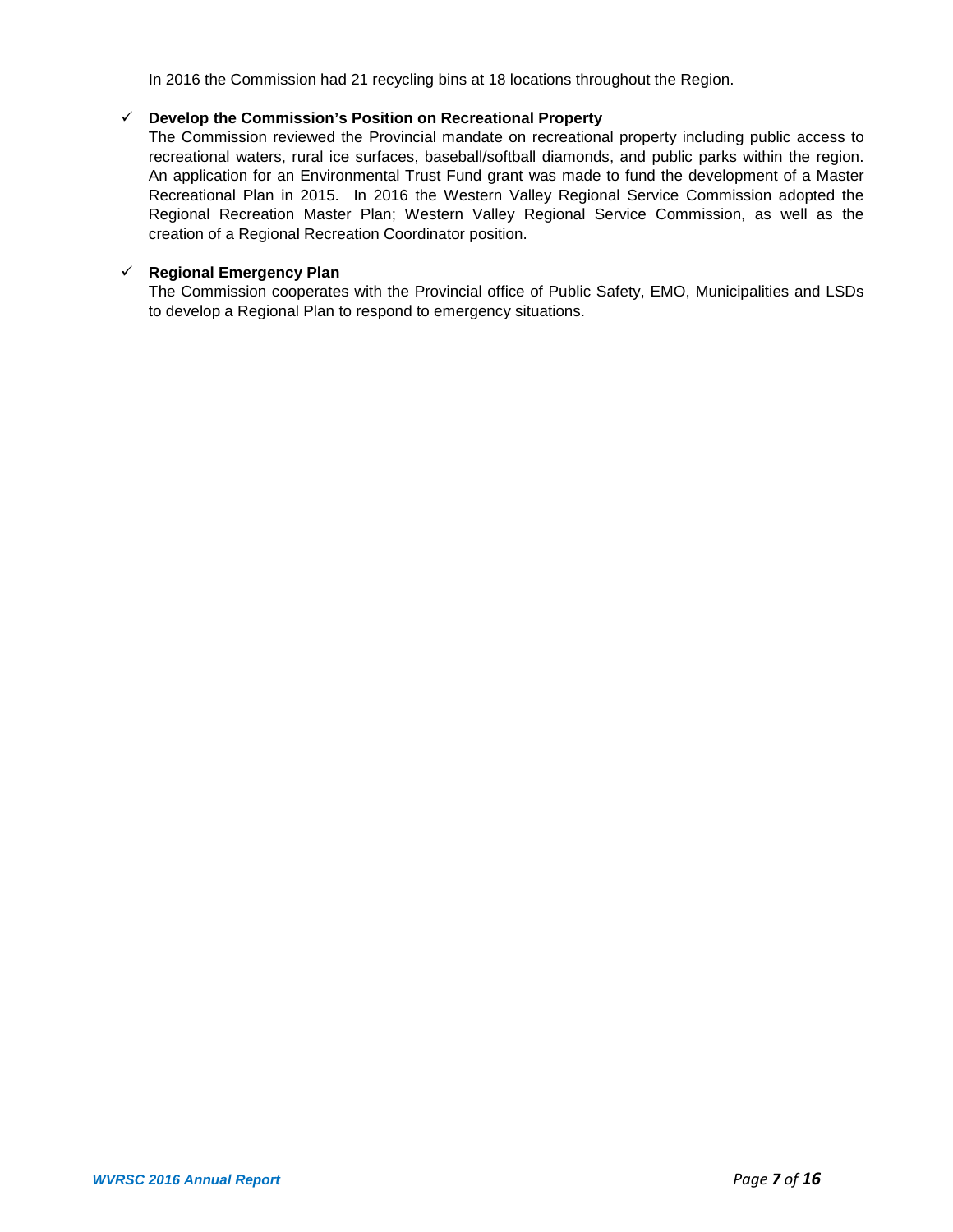The Commission annually budgets for a given number of meetings for the Board and the Committees. The number of meetings can vary dependent on the ongoing projects for the Commission. During 2016 the Commission held 6 regular Board of Directors meetings and 1 special meeting. Attendance records for all board members are listed in the following charts titled "Board Meeting Attendance Tracking".

| BOARD MEETING ATTENDANCE TRACKING JANUARY - JUNE 2016                        |                                                         |                | <b>BOARD MEETING ATTENDANCE TRACKING JULY - DECEMBER 2016</b> |
|------------------------------------------------------------------------------|---------------------------------------------------------|----------------|---------------------------------------------------------------|
| May 17<br>Feb 16<br>Apr 12                                                   | <b>Member</b>                                           | Aug 23         | Oct 18                                                        |
| √<br>$\pmb{\times}$                                                          | Alma Kilfoil - LSD, Kent                                | $\pmb{\times}$ | $\boldsymbol{\mathsf{x}}$                                     |
| $\checkmark$                                                                 | Alexis Fenner - Mayor, Plaster Rock                     | √              | √                                                             |
|                                                                              | Gary Harding, Deputy Mayor, Plaster Rock                |                |                                                               |
|                                                                              | Arthur Slipp - Mayor, Woodstock                         |                |                                                               |
| ᄿ<br>Brian Hayden - Vice Chair - LSD, Woodstock                              | Brent Pearson - LSD, Glassville                         | $\pmb{\times}$ |                                                               |
| $\checkmark$                                                                 | Brian Hayden - Vice Chair - LSD, Woodstock              |                |                                                               |
| $\checkmark$<br>$\checkmark$<br>Ed Stone - LSD, Upper & Lower Northampton    | Craig Melanson Mayor, Hartland                          |                |                                                               |
|                                                                              | Elaine English - Chair - Mayor, Canterbury              |                |                                                               |
| √                                                                            | Gailen Allan - LSD. Aberdeen                            |                |                                                               |
| $\blacktriangledown$<br>√<br>$\boldsymbol{\mathsf{x}}$                       | Jill Hunter - LSD, Peel                                 |                |                                                               |
|                                                                              | Jim Kennedy - LSD, Debec                                |                |                                                               |
| $\blacktriangledown$<br>√<br>$\blacktriangleleft$                            | Joseph Weston - LSD, Lakeville                          | ×              |                                                               |
| $\checkmark$                                                                 | Karl Curtis - Vice Chair - Mayor, Florenceville-Bristol |                |                                                               |
| ×<br>$\checkmark$<br>Karl Curtis - Vice Chair - Mayor, Florenceville-Bristol | Lance Graham - Mayor, Meductic                          | $\pmb{\times}$ | $\pmb{\times}$                                                |
| $\pmb{\times}$<br>×<br>×                                                     | Leonard Foster LSD, North Lake (Alternate)              | n/a            | n/a                                                           |
| $\pmb{\times}$<br>×<br>×                                                     | Marianne Bell - Mayor, Perth Andover                    | √              |                                                               |
| $\checkmark$<br>×                                                            | Sheila Cummings, Deputy Mayor, Perth-Andover            |                | $\checkmark$                                                  |
| $\checkmark$<br>$\checkmark$                                                 | Marven Demmings - Mayor, Aroostook                      | ×              | $\pmb{\times}$                                                |
| $\checkmark$<br>$\star$                                                      | Michael Stewart - Mayor, Centreville                    | ᄿ              | $\pmb{\times}$                                                |
|                                                                              | Paul Bradley (Alternate) - LSD, Brighton (Alternate)    | n/a            |                                                               |
|                                                                              | Stephen Manuel - LSD, Canterbury                        |                |                                                               |

| ETING ATTENDANCE TRACKING JANUARY - JUNE 2016 |        |              |                      | BOARD MEETING ATTENDANCE TRACKING JULY - DECEMBER 2016  |        |     |
|-----------------------------------------------|--------|--------------|----------------------|---------------------------------------------------------|--------|-----|
| Member                                        | Feb 16 | Apr 12       | May 17               | Member                                                  | Aug 23 |     |
|                                               | ×      |              | ᄿ                    | Alma Kilfoil - LSD, Kent                                | ×      |     |
| Plaster Rock                                  |        |              |                      | Alexis Fenner - Mayor, Plaster Rock                     | √      |     |
| oodstock                                      |        |              | ٧                    | Gary Harding, Deputy Mayor, Plaster Rock                |        |     |
| <b>Slassville</b>                             |        |              |                      | Arthur Slipp - Mayor, Woodstock                         | √      |     |
| hair - LSD, Woodstock                         |        |              | $\blacktriangleleft$ | Brent Pearson - LSD, Glassville                         | ×      |     |
| : Hartland                                    | ٧      | √            | $\blacklozenge$      | Brian Hayden - Vice Chair - LSD, Woodstock              | ᄿ      |     |
| & Lower Northampton                           |        | ٧            | √                    | Craig Melanson Mayor, Hartland                          |        |     |
| Canterbury                                    |        |              | $\blacklozenge$      | Elaine English - Chair - Mayor, Canterbury              |        |     |
| erdeen                                        |        | $\checkmark$ | $\checkmark$         | Gailen Allan - LSD, Aberdeen                            |        |     |
| Centreville                                   |        | ×            | √                    | Jill Hunter - LSD, Peel                                 |        |     |
| (Alternate)                                   |        |              |                      | Jim Kennedy - LSD, Debec                                | √      |     |
| LSD, Debec                                    | ᄿ      | ᄿ            | √                    | Joseph Weston - LSD, Lakeville                          | ×      | ᄿ   |
| Lakeville (Alternate)                         |        |              | ٧                    | Karl Curtis - Vice Chair - Mayor, Florenceville-Bristol | ٧      |     |
| - Mayor, Florenceville-Bristol                | ×      |              |                      | Lance Graham - Mayor, Meductic                          | ×      | ×   |
| or, Meductic                                  | ×      | ×            | ×                    | Leonard Foster LSD, North Lake (Alternate)              | n/a    | n/a |
| layor, Aroostook                              | ×      | ×            | ×                    | Marianne Bell - Mayor, Perth Andover                    | ٧      |     |
| ghton                                         | ٧      | ×            | √                    | Sheila Cummings, Deputy Mayor, Perth-Andover            |        | ᄿ   |
| , Canterbury                                  | ٧      | √            | $\blacklozenge$      | Marven Demmings - Mayor, Aroostook                      | ×      | ×   |
| yor, Perth Andover                            |        | ×            | √                    | Michael Stewart - Mayor, Centreville                    |        | ×   |
| don                                           |        |              | √                    | Paul Bradley (Alternate) - LSD, Brighton (Alternate)    | n/a    | ٧   |
| - Mayor, Bath                                 |        |              |                      | Stephen Manuel - LSD, Canterbury                        | √      |     |
|                                               |        |              |                      | Tena McLellan - LSD, Simons                             | ×      |     |
|                                               |        |              |                      | Tim Linton - LSD, Gordon                                |        |     |
|                                               |        |              |                      | Troy Stone - Secretary - Mayor, Bath                    |        |     |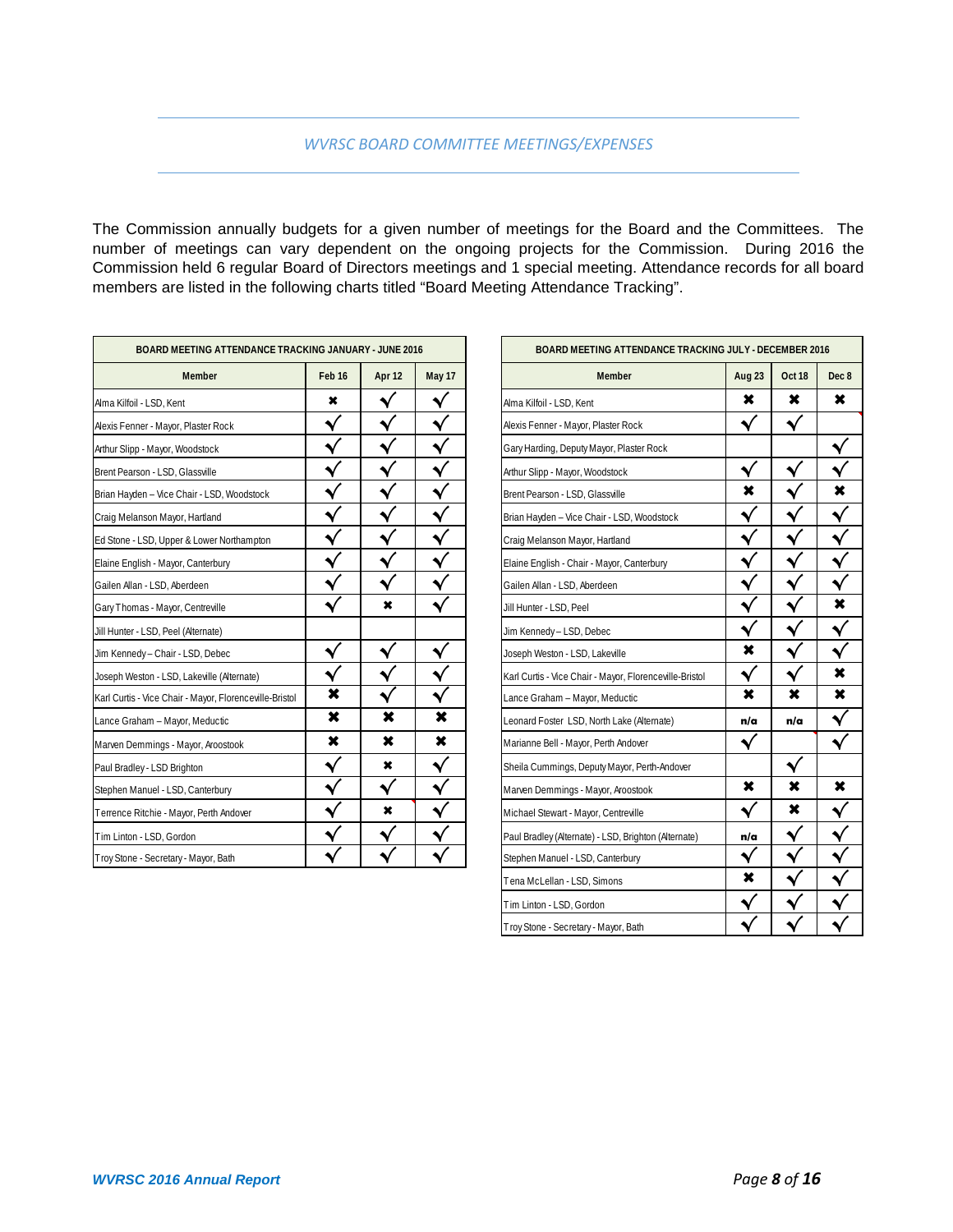Total 2016 expenses for the Board and Committees are shown in the chart titled "2016 Board & Committee Expenses". Individual member expenses are shown in the chart 2 below, titled "2016 Board & Committee Member Expenses". Board and Committee members are paid a per diem as stated in the RSC Procedural Bylaws if they are in attendance for the meetings, as well as travel, accommodation, meal allowances as per the Policy and Procedures Manual.

| 2016 Board & Committee Expenses      |             |  |  |  |  |
|--------------------------------------|-------------|--|--|--|--|
|                                      |             |  |  |  |  |
| RSC12 Board                          | \$13,918.37 |  |  |  |  |
| <b>Finance Committee</b>             | \$1,133.05  |  |  |  |  |
| <b>Policing Committee</b>            | Ś<br>518.92 |  |  |  |  |
| Solid Waste Committee                | \$2,229.61  |  |  |  |  |
| PRAC                                 | \$4,555.66  |  |  |  |  |
| <b>Regional Recreation Committee</b> | Ś<br>695.95 |  |  |  |  |
| Other                                | Ś<br>923.12 |  |  |  |  |
| <b>TOTAL</b>                         | \$23,974.68 |  |  |  |  |

| 2016 Board & Committee Member Expenses |                  |               |              |               |  |  |
|----------------------------------------|------------------|---------------|--------------|---------------|--|--|
|                                        |                  |               |              |               |  |  |
| Name                                   | Honorarium       | <b>Travel</b> | <b>Meals</b> | <b>Totals</b> |  |  |
| Gailen Allan                           | 525              | 206           | 0            | 731           |  |  |
| Mark Atwater                           | 450              | 130           |              | 580           |  |  |
| Marianne Bell                          | 300              | 216           | 0            | 516           |  |  |
| Paul Bradley                           | 450              | 47            |              | 497           |  |  |
| <b>Kenneth Clark</b>                   | 525              | 140           |              | 665           |  |  |
| Sheila Cummings                        | 75               | 18            |              | 93            |  |  |
| Karl Curtis                            | 600              | 121           |              | 721           |  |  |
| <b>Elaine English</b>                  | 1,975            | 968           | 20           | 2,963         |  |  |
| Alexis Fenner                          | 525              | 616           |              | 1,141         |  |  |
| Leonard Foster                         | 300              | 34            |              | 334           |  |  |
| Gary Harding                           | 75               | 66            |              | 141           |  |  |
| Brian Hayden                           | 775              | 156           |              | 931           |  |  |
| Keith Helmuth                          | 225              | 0             |              | 225           |  |  |
| James Kennedy                          | 2,000            | 693           |              | 2,693         |  |  |
| Alma Kilfoil                           | 300              | 64            |              | 364           |  |  |
| Kent Kuhn                              | 75               | 0             |              | 75            |  |  |
| Tim Linton                             | 525              | 549           |              | 1,074         |  |  |
| Andrew Leech                           | 600              | 66            |              | 666           |  |  |
| <b>Stephen Manuel</b>                  | 600              | 355           |              | 955           |  |  |
| Luc Marcoux                            | 150              | 7             |              | 157           |  |  |
| Alan McLaughlin                        | 525              | 404           |              | 929           |  |  |
| Tena McLellan                          | 150              | 25            |              | 175           |  |  |
| Craig Melanson                         | 1,400            | 271           |              | 1,671         |  |  |
| <b>Brent Pearson</b>                   | 600              | 227           |              | 827           |  |  |
| Terrence Ritchie                       | 225              | 157           |              | 382           |  |  |
| <b>Arthur Slipp</b>                    | 750              | 239           |              | 989           |  |  |
| Chris Stacey                           | 75               | 16            |              | 91            |  |  |
| Michael Stewart                        | 225              | 93            |              | 318           |  |  |
| <b>Ed Stone</b>                        | 300              | 125           |              | 425           |  |  |
| <b>Troy Stone</b>                      | 925              | 281           | 9            | 1,215         |  |  |
| Gary Thomas                            | 150              | 45            |              | 195           |  |  |
| Trevor Welch                           | 300              | 49            |              | 349           |  |  |
| Joe Weston                             | 750              | 137           |              | 887           |  |  |
| <b>Totals</b>                          | \$17,425 \$6,521 |               |              | \$28 \$23,975 |  |  |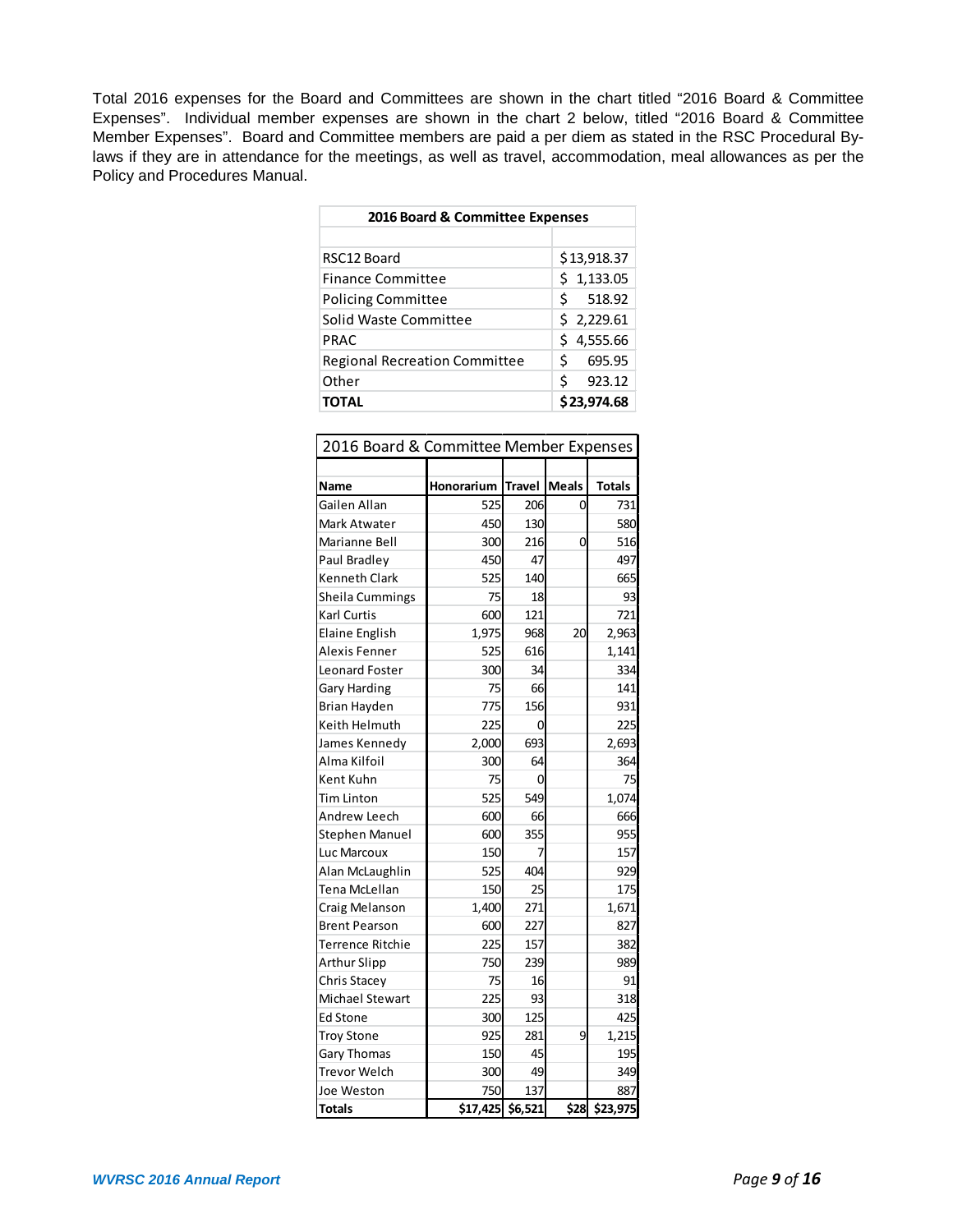WVRSC staff is reimbursed for travel, accommodation, and meals at the provincial rate, as well as out-of-pocket expenses. 2016 expenses are recorded in the following chart titled "2016 Staff Expenses".

| 2016 Staff Expenses as at December 31, 2016 |           |                     |                |              |                   |             |        |                             |           |
|---------------------------------------------|-----------|---------------------|----------------|--------------|-------------------|-------------|--------|-----------------------------|-----------|
|                                             |           |                     |                |              | <b>Cell Phone</b> |             |        | <b>Clothing</b>             |           |
|                                             | Travel    | <b>Accomodation</b> | <b>Parking</b> | <b>Meals</b> | Allowance         | <b>Fuel</b> |        | <b>Car Rental Allowance</b> | Total     |
| Katelyn Hayden                              | 1,660.50  | 1.060.85            | 0.00           | 237.00       | 600.00            | 212.13      | 361.95 |                             | 4,132.43  |
| Gerret Hoekman                              | 984.41    | 0.00                | 0.00           | 0.00         | 400.00            |             |        | 0.00                        | 1,384.41  |
| <b>Brent DesRoches</b>                      | 7,072.50  | 1,124.35            | 0.00           | 262.50       | 935.00            | 54.00       | 78.59  | 229.99                      | 9,756.93  |
| Bey Gullison                                | 162.36    | 0.00                | 0.00           | 0.00         |                   |             |        |                             | 162.36    |
| Joan Kennedy                                | 189.83    | 0.00                | 0.00           | 0.00         |                   |             |        |                             | 189.83    |
| Totals                                      | 10,069.60 | 2,185.20            | 0.00           | 499.50       | 1,935.00          | 266.13      | 440.54 |                             | 15,625.96 |

*Land Use Planning and Building Inspection*

The Western Valley Regional Service Commission administers the South Central Carleton County Area Rural Plan Regulation that covers the Local Service Districts of Woodstock, Northampton, Wakefield, and Simonds, and ensures that land use applications in the remainder of the Local Service Districts in the region conform to Provincial Acts and Regulations. Building permits and planning services are provided to all of the region's 26 LSDs. The Commission currently has formal agreements with the Town of Hartland and the Villages of Plaster Rock, Centreville, Bath and Canterbury to provide Planning and Building Inspection Services including the issuance of building permits, performance of inspections to ensure compliance with the National Building Code of Canada, and administration of all by-laws created under the Community Planning Act. These agreements also include updating and administration of Municipal Plans, Zoning By-Laws, and Rural Plans

### **Planning Department Statistics**

|                               | 2013 | 2014 | 2015 | 2016 |
|-------------------------------|------|------|------|------|
| <b>Building Permits</b>       | 124  | 136  | 151  | 169  |
| <b>Development Permits</b>    | 104  | 51   | 76   | 73   |
| <b>Subdivision Files</b>      | 93   | 81   | 98   | 115  |
| <b>Planning Staff Reports</b> | 13   | 25   | 25   | 31   |
| <b>Planning Approvals</b>     |      |      | 61   | 84   |
| Waivers                       |      | ٠    | 176  | 195  |

\*A new tracking system was implemented in late 2014 which resulted in accurate tracking of all planning related approvals. Therefore, more information is available from 2015 forward.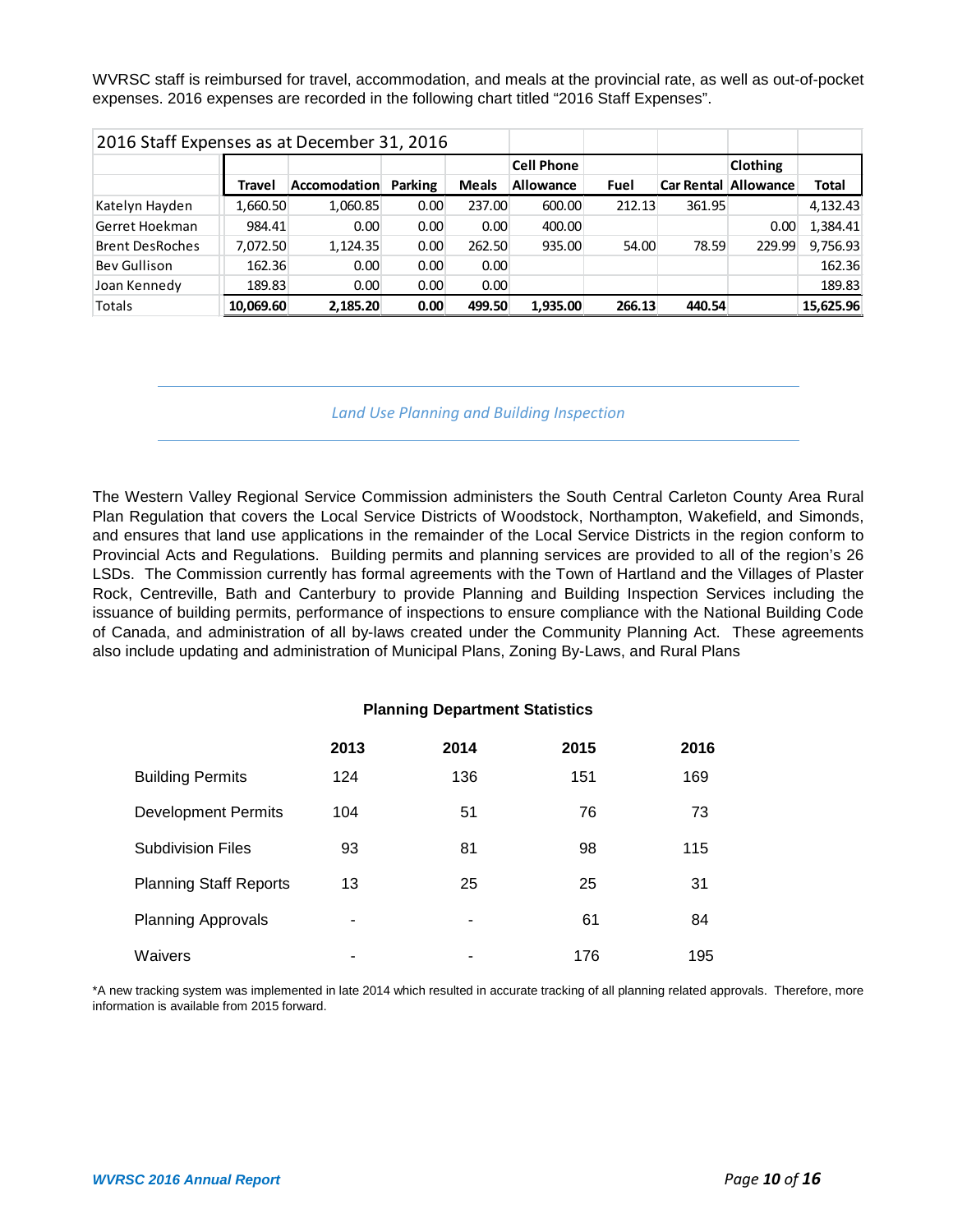#### *Waste Management*

The Western Valley Regional Service Commission is responsible for waste disposal and recycling. Waste collection is the responsibility of the towns, villages and the Department of Environment and Local Government (ELG) on behalf of the local service districts (LSDs).

The Commission disposal contract is predicated by a 1997 ministerial agreement between the Commission (formerly Valley Solid Waste), Northwest Solid Waste Facility in Region 1 and Southwest Solid Waste Facility in Region 10 to dispose of 50% +/- 5% to the Northwest and the Southwest facilities. Waste from our Northern communities such as Perth-Andover, Plaster Rock and the adjacent LSDs is hauled directly to the Northwest site. All other waste is first hauled to the transfer station in Woodstock and is consolidated and trucked either to the Northwest or the Southwest Solid Waste facility.

The chart below, "2016 Waste Flow Disposal in Metric Tonnes", shows the Commission's adherence to the landfill split agreement.

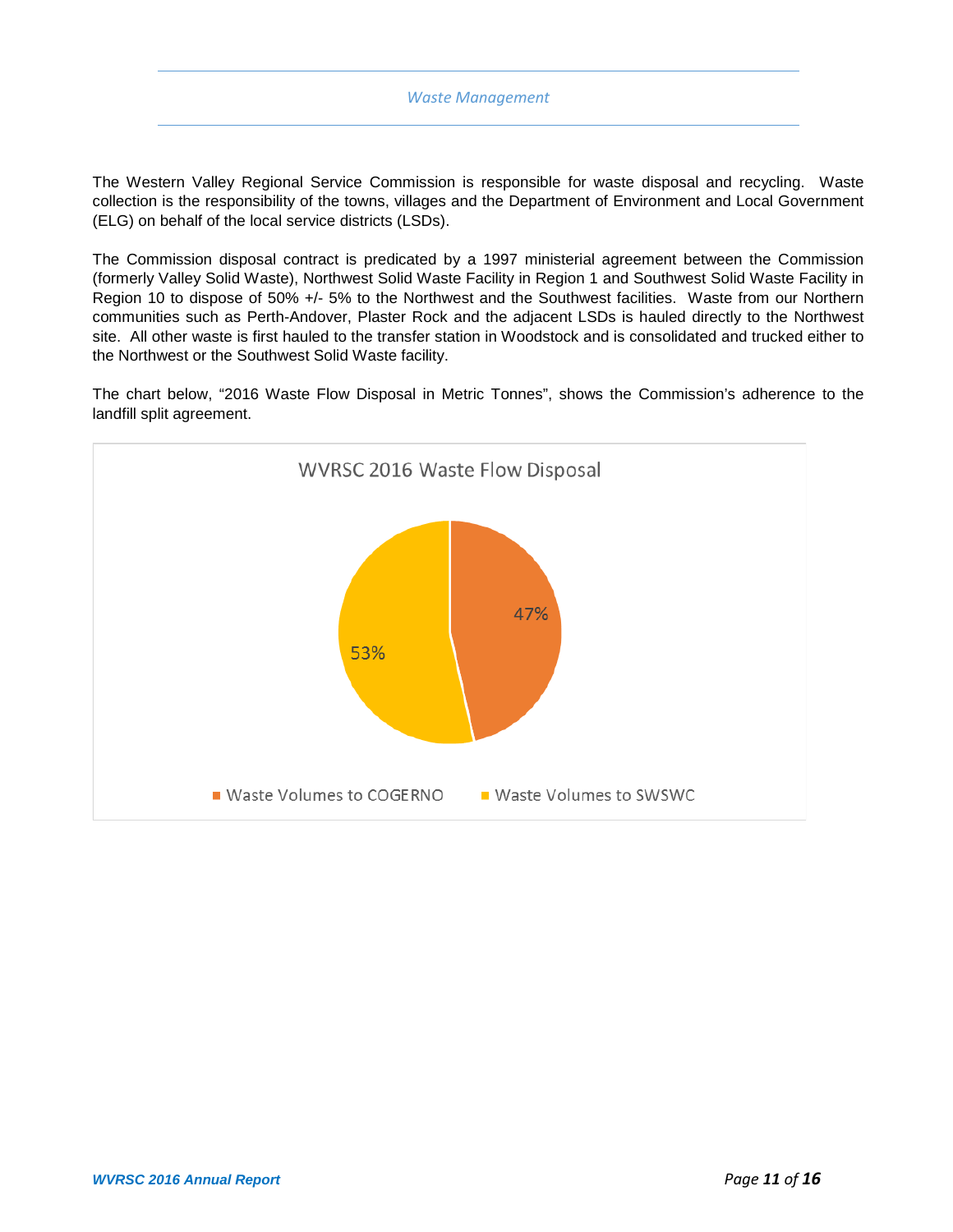

The following chart shows the breakdown of Solid Waste Disposal by source – Residential, Industrial/Commercial and First Nations.

Waste Disposal is seasonal, as shown in the graph below, 2016 Monthly Waste Flow, with higher disposal during the late spring and summer months.

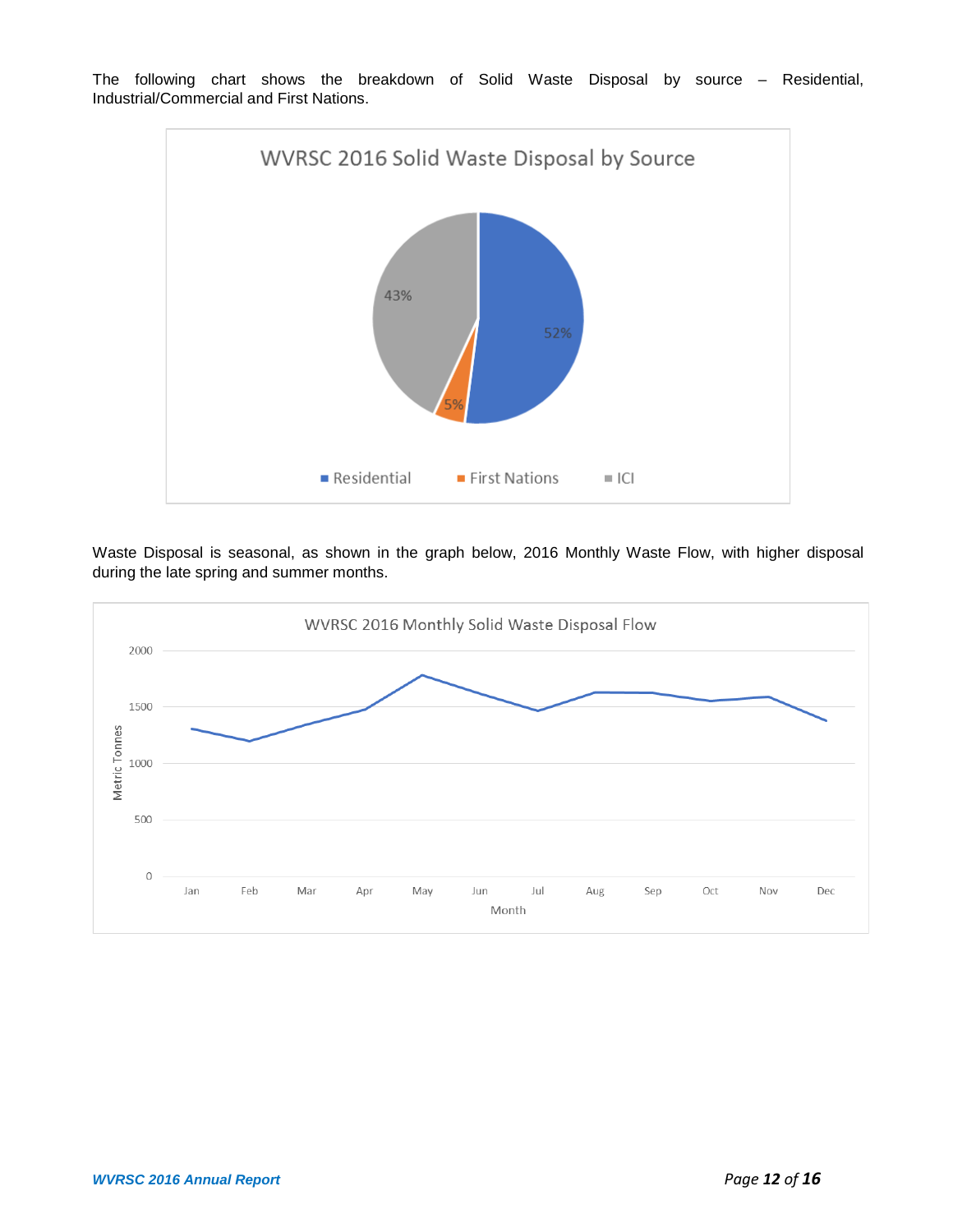

The chart below shows the disposal trend since 2012.

The following Diversion chart shows the recycling trend in our region since 2013.

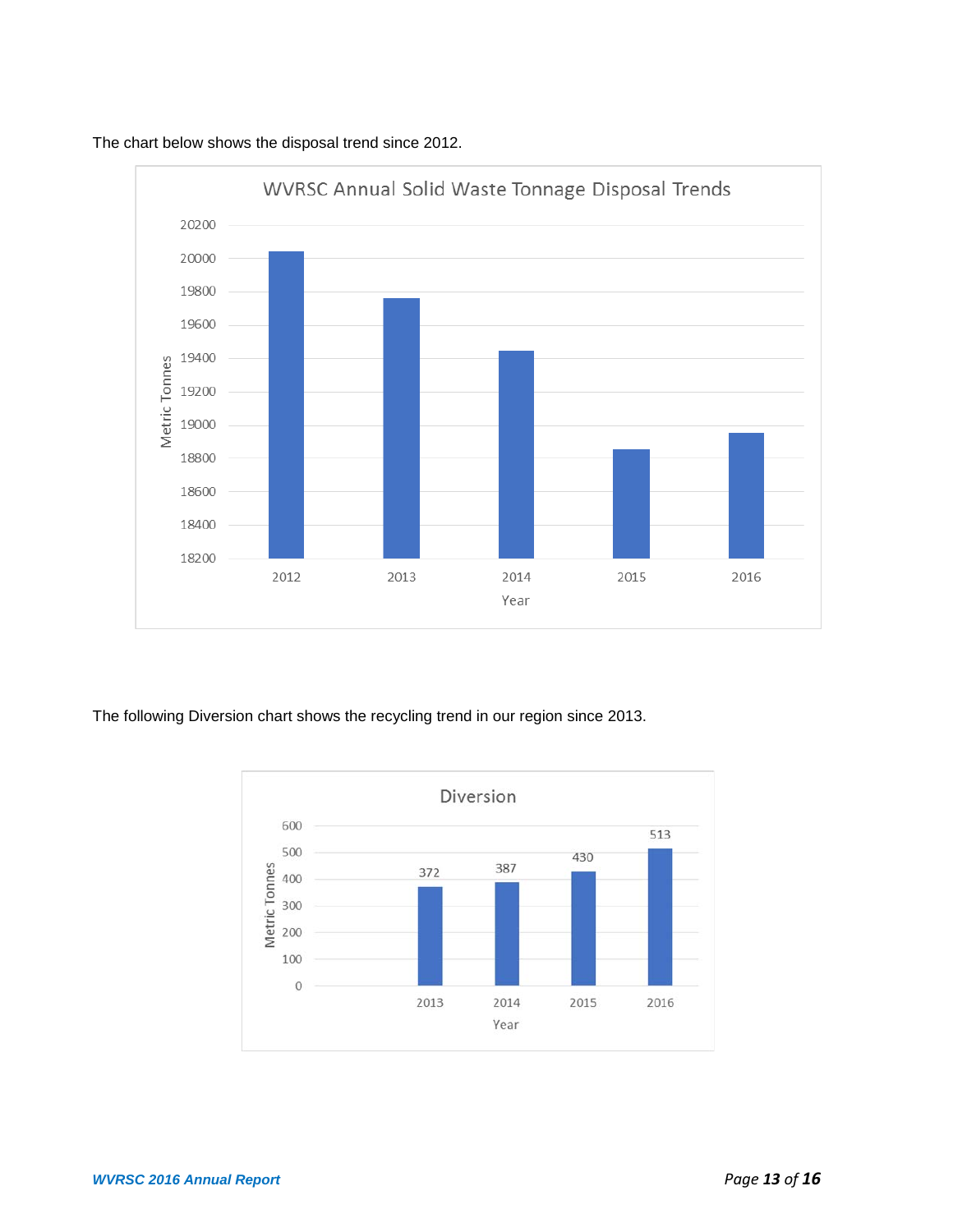The Commission owns and maintains 21 recycling collection bins throughout the Region. The contents of these bins are collected and delivered to the transfer station by J.S. Bellis Ltd for sorting and transfer to the landfill facilities or sold to companies who recycle.

The following chart shows the total tonnage collected at each recycling bin during 2016.

| <b>Recycle Bins</b>                  |         |  |  |  |  |
|--------------------------------------|---------|--|--|--|--|
| <b>Aggregate Totals by Community</b> |         |  |  |  |  |
|                                      |         |  |  |  |  |
|                                      | 2016    |  |  |  |  |
|                                      | Total   |  |  |  |  |
| <b>Bath</b>                          | 35,190  |  |  |  |  |
| Canterbury                           | 11,600  |  |  |  |  |
| Centreville                          | 28,730  |  |  |  |  |
| Debec                                | 7,950   |  |  |  |  |
| Dimock Building                      | 10,290  |  |  |  |  |
| <b>Florenceville Civic Center</b>    | 27,330  |  |  |  |  |
| Florenceville Co-op                  | 33,240  |  |  |  |  |
| Glassville                           | 6,690   |  |  |  |  |
| Grafton                              | 40,531  |  |  |  |  |
| Hartland                             | 29,040  |  |  |  |  |
| Houlton Rd.                          | 52,690  |  |  |  |  |
| Jacksonville                         | 24,850  |  |  |  |  |
| Meductic                             | 8,490   |  |  |  |  |
| North Lake                           | 2,900   |  |  |  |  |
| Perth-Andover Civic Center           | 28,910  |  |  |  |  |
| <b>Perth-Andover Station Street</b>  | 32,030  |  |  |  |  |
| <b>Plaster Rock</b>                  | 23,640  |  |  |  |  |
| <b>Woodstock Superstore</b>          | 94,080  |  |  |  |  |
| Tobique                              | 5,440   |  |  |  |  |
| <b>Woodstock 1st Nation</b>          | 9,340   |  |  |  |  |
| <b>Totals</b>                        | 512,961 |  |  |  |  |
|                                      |         |  |  |  |  |
| <b>Total Metric Tonnes</b>           | 512.96  |  |  |  |  |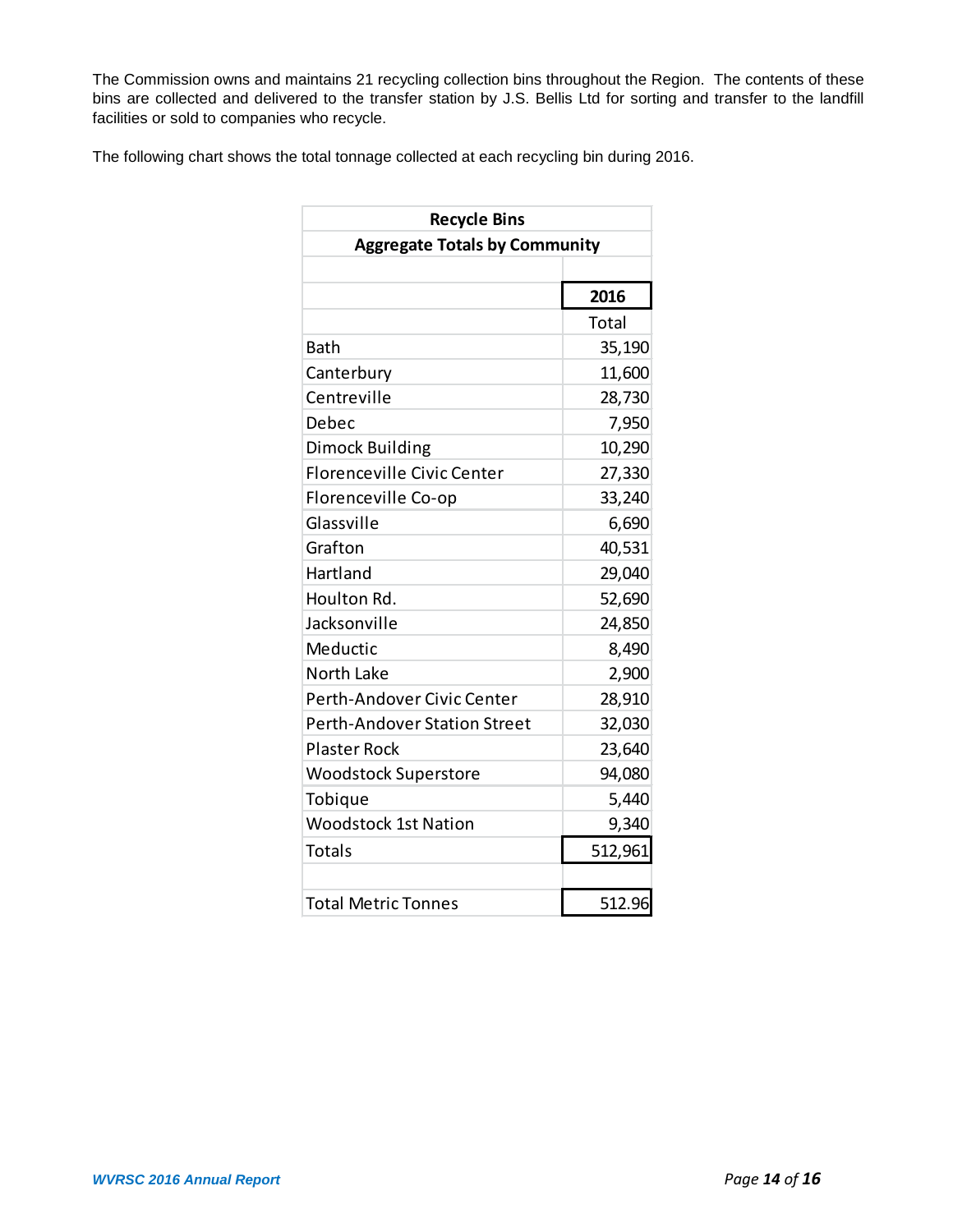In 2016 the Commission relocated to a newly renovated office space which is centrally located within the region. The new space provides a boardroom for board and committee meetings and additional office and storage space.

Accomplishments include:

- $\checkmark$  Submitted 2015 unqualified financial audit report to the Province;
- $\checkmark$  Prepared 2017 budget, received Board approval, and forwarded to the Province;
- Adoption of the Regional Recreation Service Master Plan: Western Valley Regional Service **Commission**
- $\checkmark$  Signed a 10 year lease agreement for Commission office space.
- $\checkmark$  Creation of the position of Regional Recreation Coordinator for the implementation of the Regional Recreation Service Master Plan: Western Valley Regional Service Commission
- $\checkmark$  Continued the exploration of implementing curbside recycling collection, including the filling of a vacant position within the Solid Waste division.
- $\checkmark$  Purchased mobile police sign to provide the local RCMP detachment with valuable information to assist with resource allocation
- $\checkmark$  Implemented Planning processes to further foster relationships with Technical Inspection Services by ensuring all necessary approvals have been received prior to finalizing permits as per provincial regulation.

### *2017 – A Look to the Future*

With several new staff members taking on large portfolios some of the 2017 priorities include:

- $\checkmark$  Revise procedural bylaws for the Board;
- $\checkmark$  Establish quarterly "newsletters" to ensure that all members are up to date on Commission projects;
- $\checkmark$  Establish financial by-laws for the Commission;
- $\checkmark$  Be receptive to the establishment of new service agreements;
- $\checkmark$  Adopt Bath, Centreville and Canterbury Rural Plans;
- $\checkmark$  Begin review of Municipal Plans and Zoning By-law in cooperation with Municipal Councils;
- $\checkmark$  Implement the Regional Recreation Service Master Plan;
- $\checkmark$  Prepare for the possibility of regional planning;
- $\checkmark$  Continue to build on the positive relationship with the RCMP;
- $\checkmark$  Explore further and possibly implement curbside recycling collection;
- $\checkmark$  Expand the education and public promotion of all waste diversion initiatives.